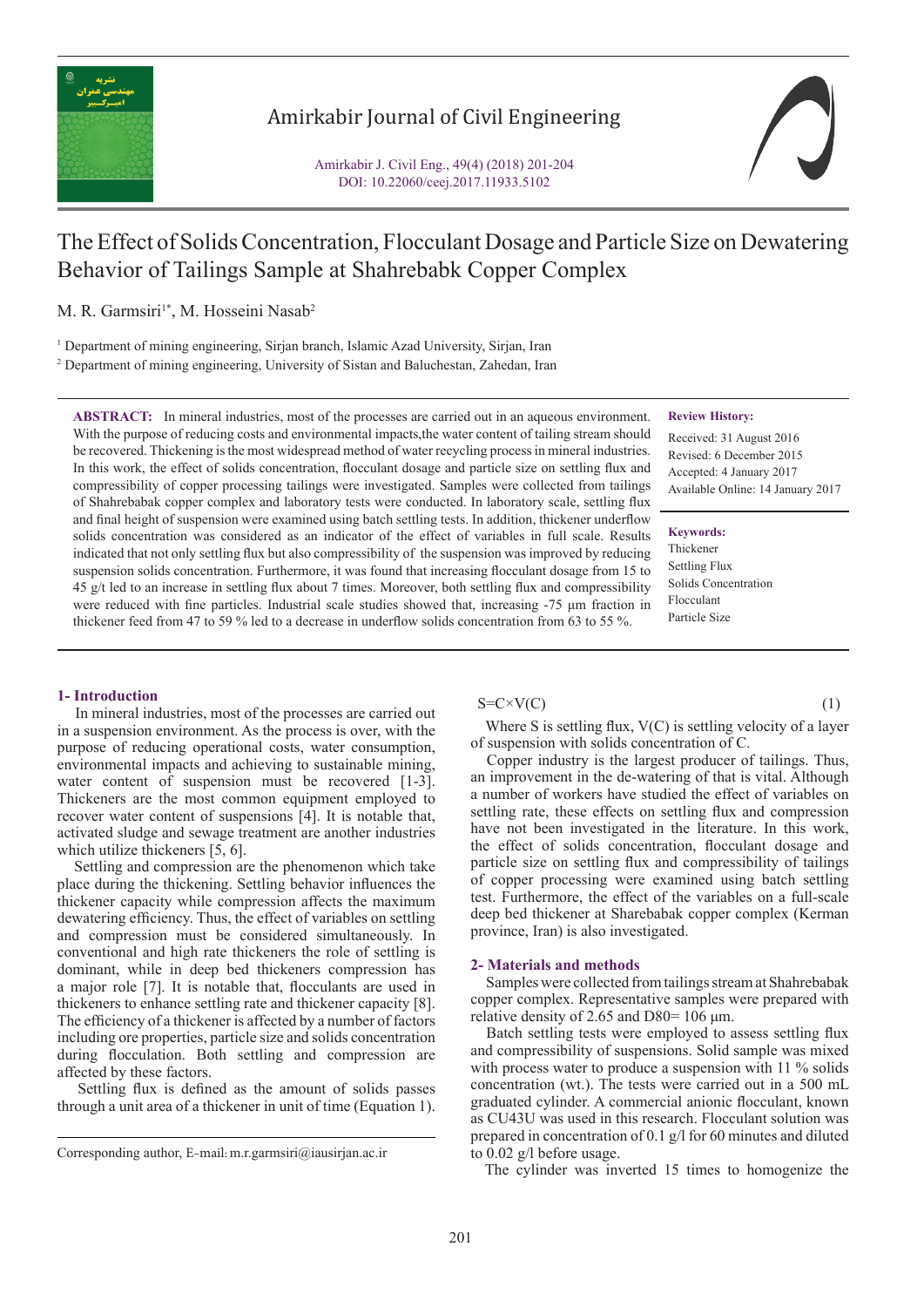suspension. Then, flocculant was added with the dosage of 20  $g/t$ . After then, the cylinder was inverted three times to mix the suspension and flocculant. After the test was initiated, mud height and corresponding time were recorded. It should be noted that all the tests were carried out in pH=11.5.

With the purpose of estimation of settling flux, settling rate was calculated using a mathematical model [9] and solids concentration was estimated using Talmage method [10]. Moreover, the final height of suspension after 60 minutes was considered to assess compressibility of suspension. Higher final height indicates lower compressibility and vice versa.

## **3- Results and Discussion**

## 3- 1- The effect of flocculant dosage

 Flocculant dosage is the main manipulating variable in the operation of a full scale thickener. Figure 1 shows the effect of flocculant dosage on settling flux.



**Figure 1. Settling flux versus flocculant dosage**

 As is shown, increasing flocculant dosage from 15 to 45 g/t led to an increase in settling flux about seven times. The reason is attributed to an increase in floc size and settling rate with flocculant dosage. The same trend was observed in the solids concentration of 7 and 15 %. Notice that, excessive flocculant dosage may reduce the compressibility of suspension. Figure 2 shows the effect of flocculant dosage on final height of suspension.



**Figure 2. The effect of flocculant dosage on final height**

 Figure 2 indicates that the final height of suspension was increased with flocculant dosage. It could be said that the compressibility of suspension could be reduced with increasing flocculant dosage. It was found that, although increasing flocculant dosage led to an increase in settling flux, it had a detrimental effect on the compressibility of suspension. Hence, attempts must be made to reduce required flocculant consumption the in thickeners.

#### 3- 2- The effect of solids concentration

 Suspension solids concentration during the flocculation is an essential variable in the efficiency of thickening. Settling flux versus solids concentration in flocculant dosage of 15 g/t is shown in Figure 3.



**Figure 3. Settling flux versus solids concentration**

 As can be seen from Figure 3, increasing solids concentration from 7 to 15 % led to a decrease in maximum settling flux from 1.3 to 0.5 t/m2h. The reason may be attributed to transition in settling regime from free to hindered settling. As a result, settling rate and flux as well as thickener capacity was reduced.

 The effect of solids concentration on the compressibility of suspension was investigated. At first, two settling tests were conducted with 7 % solids concentration. As the tests were initiated, the solids content of the first cylinder was added to the next and left to complete the test. Afterwards, a suspension with 14% solids concentration was prepared. Therefore, in the same amount of solids and flocculant dosage, the effect of solids concentration during flocculation was studied. Results indicated that the final height obtained with solids concentration of 7 percent was significantly lower than 14%. It was found that, lower solids concentration during flocculation led to a better compression. The reason may be attributed to a loser structure of flocs generated in a lower solids concentration. This result is consistent with the findings of Green and Boger [11].

 The effect of suspension solids concentration in full-scale was studied. In this order, the effect of suspension solids concentration after dilution (during flocculation) on the performance of a deep bed thickener at Shahrebabak copper complex was studied (Figure 4).



**Figure 4. The effect of solids concentration during flocculation on the thickener performance**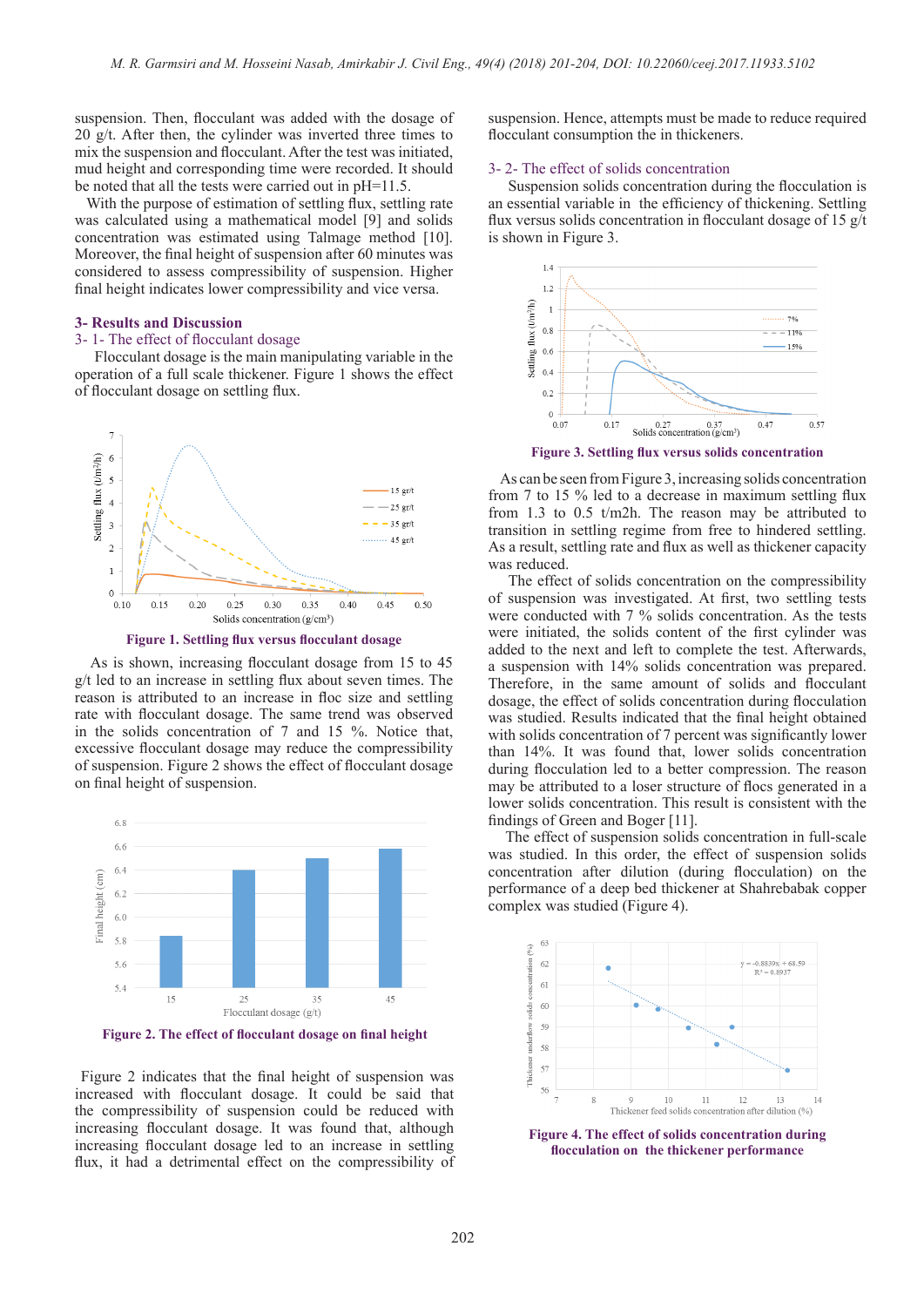As is shown, suspension solids concentration had a remarkable effect on thickener performance. It is evident from Figure 3, thickener discharge solids concentration was reduced with increasing solids concentration. Thus, the results obtained in laboratory scale was confirmed in full scale. It could be concluded that, dilution of suspension was an essential stage of thickening.

#### 3- 3- The effect of particle size

 Figure 5 shows the effect of particle size on settling flux varying flocculant dosage.



**Figure 5. The effect of particle size on the settling flux**

 According to Figure 5, a significant increase in settling flux was observed with particle size. Results indicated that, in the presence of 10 g/t flocculant, settling fluxes was obtained in the range of 0.38 and 9.7  $t/m<sup>2</sup>$ h for the size fractions of +44-63 and +125 μm respectively. It could be suggested that, with certain flocculant dosage, setting flux and thickener capacity were reduced with particle size. Furthermore, settling flux observed for the combination of particle size fractions and flocculant dosages such as  $+44-63$  um and 30 g/t,  $+63-88$  um and 20 g/t,  $+88-125$  µm and 10 g/t was similar and about 2 t/m2h. It could be said that, the required flocculant dosage was increased with reducing particle size to get to a certain settling flux.

 It is noticed from Figure 5, there is a plateau in settling flux in the range of 30 to 40 g/t flocculant. The reason may be attributed to maximum floc size achieved with flocculant dosage. This is implied that, there is a maximum settling flux due to increasing flocculant dosage which could not be exceeded. The reason why this result was not observed for fine fraction is that, fine fraction needed more flocculant to display a plateau.

 With the purpose of evaluating the effect of particle size on compressibility, settling tests were conducted with 60 and 110 μm particles in the presence of 10 g/t flocculant. Results indicated that, final heights of 3.05 and 3.7 cm were obtained with 110 and 70 μm particle sizes. It is deduced that, coarse particles showed a better compressibility than fines. Thus, not only settling flux, but also compressibility of suspension depressed with fine particles. Fine grinding in copper concentrators has a number of detrimental effects in thickening. In order to confirm the results, the effect of -75 μm fraction on the thickener in full scale has been investigated (Figure 6).



**Figure 6. The effect of -75 µm fraction of a deep bed thickener discharge solids concentration**

 It is observed that, a relative sharp decrease was observed in underflow solids concentration, with increasing -75 μm fraction. Thus, the results obtained in laboratory scale was confirmed in full-scale.

#### **4- Conclusions**

 In this work, the effect of solids concentration during flocculation, flocculant dosage and particle size on settling flux and compressibility of suspension is investigated. Batch settling tests was used to assess dewatering behavior of suspension. Results indicated that, not only settling flux but also compressibility of suspension enhanced with reducing solids concentration. Furthermore, settling flux increases with increasing flocculant dosage while compressibility of suspension reduced. Moreover, both settling flux and compressibility reduced with increasing fine fraction.

#### **References**

- [1] L. Cifuentes, I. García, P. Arriagada, J.M. Casas, The use of electrodialysis for metal separation and water recovery from CuSO4–H2SO4–Fe solutions, Sep. Purif. Technol., 68(1) (2009) 105-108.
- [2] G.M. Mudd, Sustainability Reporting and Water Resources: a Preliminary Assessment of Embodied Water and Sustainable Mining, Mine Water Environ., 27(3) (2008) 136.
- [3] M.R. Garmsiri, H. Haji Amin Shirazi, M. Yahyaei, Introducing mathematical models to define settling curves in designing thickeners, in: Twelfth International Seminar on Paste and Thickened Tailing, Chile, 2009, pp. 129-135.
- [4] B.A. Wills, J.A. Finch, Mineral processing technology, Eighth ed., Butterworth-Heinemann, 2016.
- [5] E. Amanatidou, G. Samiotis, E. Trikoilidou, G. Pekridis, N. Taousanidis, Evaluating sedimentation problems in activated sludge treatment plants operating at complete sludge retention time, Water Res., 69 (2015) 20-29.
- [6] Y. Wen, W. Zheng, Y. Yang, A. Cao, Q. Zhou, Influence of Al3+ addition on the flocculation and sedimentation of activated sludge: Comparison of single and multiple dosing patterns, Water Res., 75 (2015) 201-209.
- [7] F. Schoenbrunn, M. Bach, The development of paste thickening and its application to the minerals industry; An industry review, BHM Berg- und Hüttenmännische Monatshefte, 160 (2015) 257-263.